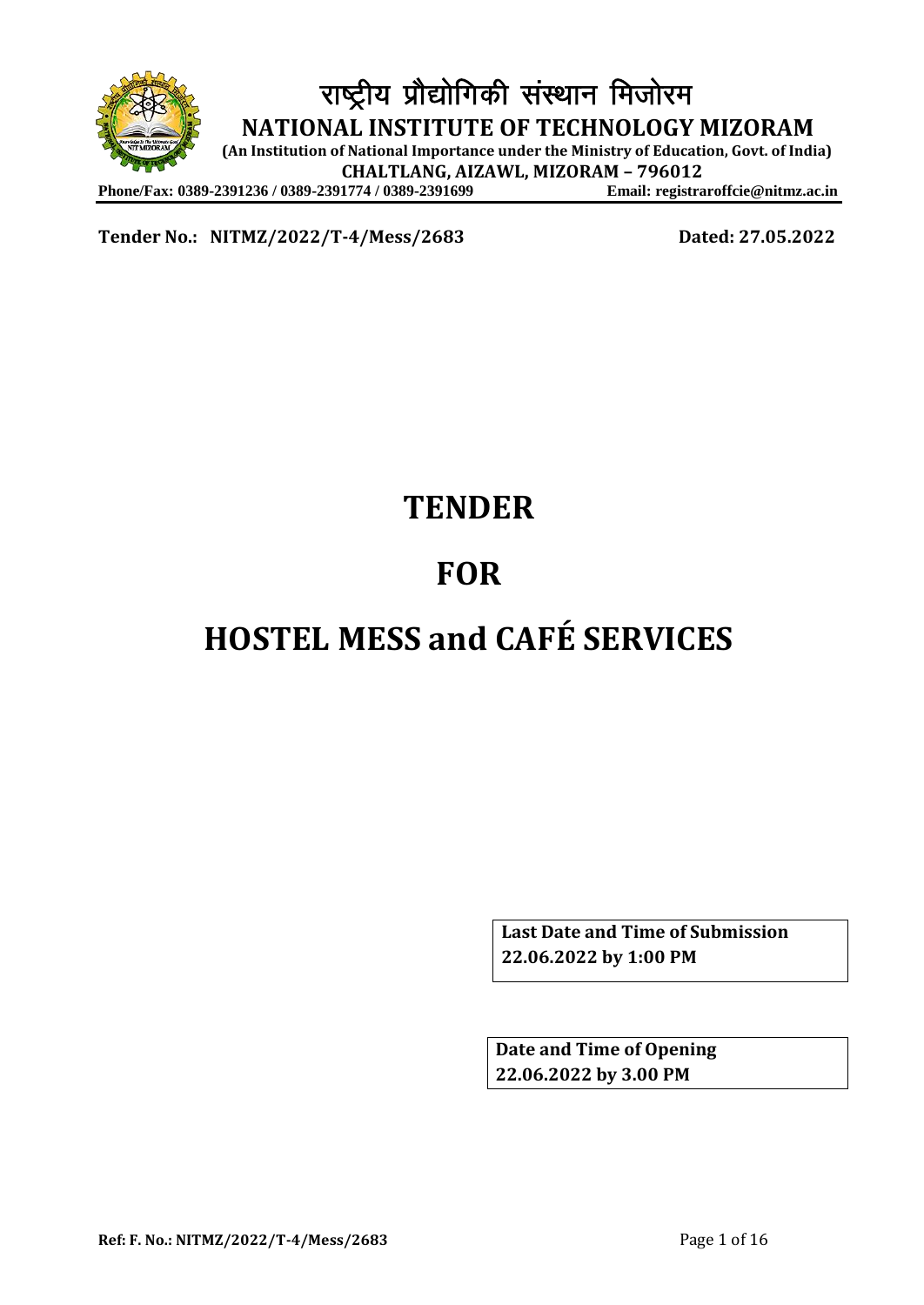

#### **NOTICE INVITING TENDER FOR PROVIDING MESS SERVICE AT NIT MIZORAM**

Sealed tenders are invited by the undersigned up to **22.06.2022 till 1:00 PM** from Agencies/Caterer/Firms/Companies/Cooperatives having the relevant experience of providing the operational service for running the hostel mess for around **340+ students on a fixed cost basis per student per month** for providing Mess Service to students residing in different Hostels of the National Institute of Technology Mizoram as given in **Annexure-2** for a period of 1(one) year.

The first part is the **Technical Bid** which consists of technical requirements and general terms & conditions and the second part is the **Financial Bid**.

Prescribed Tender Document, Detailed Fees and Specifications, Bid Instructions and Terms & Conditions can be downloaded from the Institute's website *i.[e www.nitmz.ac.in](http://www.nitmz.ac.in/)* and should reach the Registrar, NIT Mizoram on or before **22.06.2022 by 1:00 PM.**

#### **Instructions to Bidders:**

1. For submitting Technical and Financial Bids, two separate sealed covers should be used with superscription **"Technical Bid for Providing Mess Service at NIT Mizoram"** and " **Financial Bid for Providing Mess Service at NIT Mizoram"** clearly on the top of the Envelope, respectively. If two separate sealed covers are not used, the tender shall be cancelled as not conforming to the technical requirements. Both the sealed covers should be placed in the main sealed Envelope distinctly super scribed **"Tender for Providing Mess Service at NIT Mizoram"** with the address of the Agency submitting the Tender and the Officer to whom the tender is addressed to. Further, on the sealed cover, the following are to be written:

## **TENDER FOR PROVIDING MESS SERVICE AT NIT MIZORAM** Ref: **NITMZ/2022/T-4/Mess/2683** Dated:27.05.2022

- **Note:** Cost of Tender and EMD **will be exempted** if valid Exemption Certificate from MSME/NSIC is submitted.
- 2. **Last Date of Submission: 22.06.2022 by 1:00 P.M** Technical Bids will be opened on the same day at 3:00 P.M. After evaluation of Technical Bids, Financial Bids of the Technically Qualified Bidders will be opened on a later date which will be duly notified.
- 3. **Tender Fees and Earnest Money:** Non-Refundable **Tender Fee** of `. **2,000/-** (Rupees Two Thousand only) and Refundable Earnest Money Deposit (EMD) of `. **20,000/-** (Rupees Twenty Thousand only), **separately** shall be deposited through online bank transfer to the under mentioned Account Details: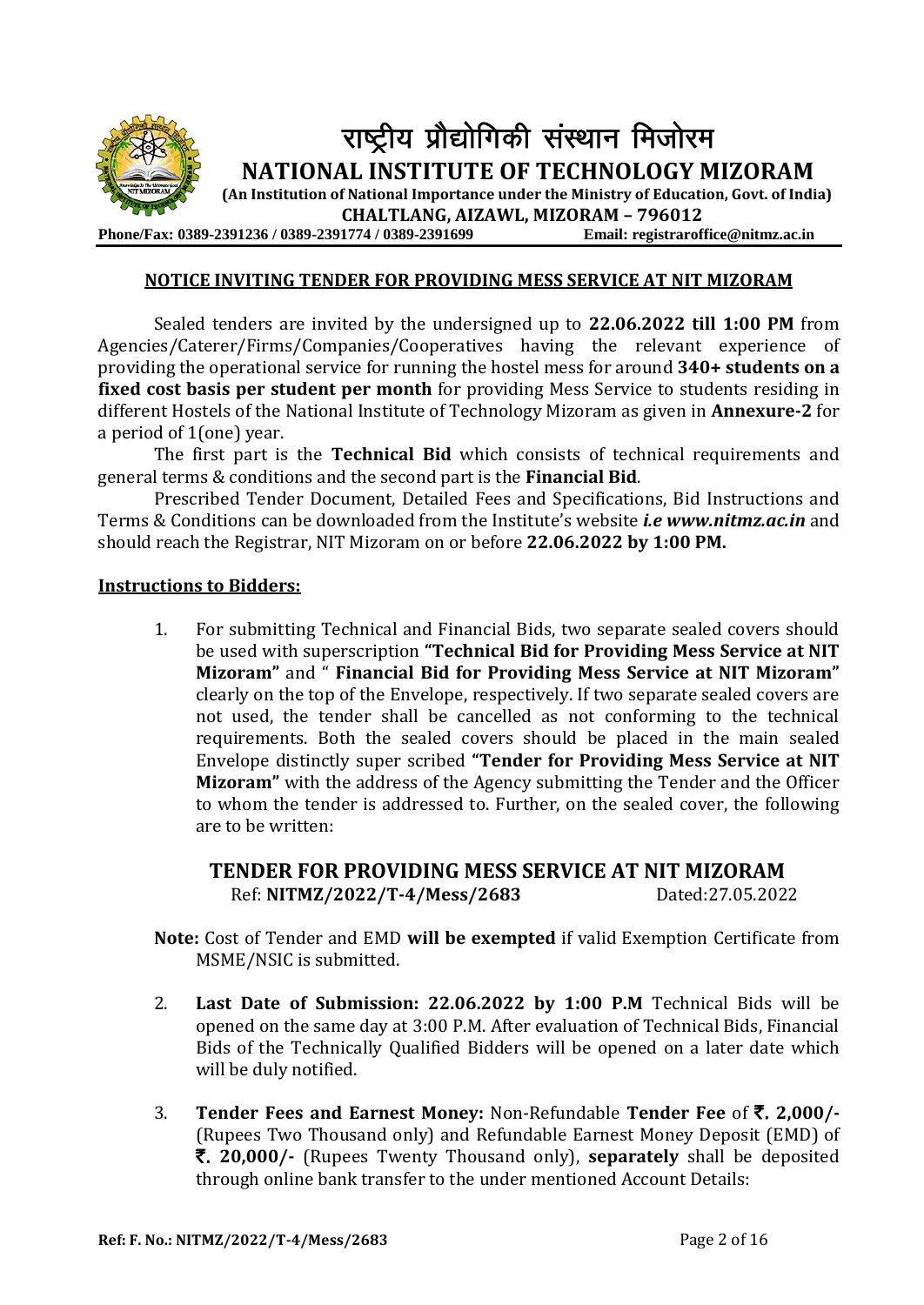# **NATIONAL INSTITUTE OF TECHNOLOGY MIZORAM ACCOUNT No. : 33755447886 STATE BANK OF INDIA BAWNGKAWN BRANCH, AIZAWL IFSC: SBIN007059**

**The transaction details shall be mentioned in the Technical Bid.** Payment through physical instruments – Demand Draft/Cheque/Cash etc. will not be accepted. EMD of unsuccessful bidders shall be returned after finalization of the tender process without any interest. EMD of the successful bidder(s) will be released after submission of Security Deposit. Tenders not accompanied by EMD as prescribed above will be summarily rejected.

4. **Security Deposit:** Security Deposit is to be submitted only by selected bidder(s), as given below:

| Sl. No. | Name of the work                             | <b>Security Deposit</b> |
|---------|----------------------------------------------|-------------------------|
| 1.      | Providing Mess facility and Cafeteria        | ₹ 2,00,000.00           |
|         | Services, maintaining the kitchen and        | (Rupees Two Lakh only)  |
|         | dining area in Girls' Hostel & Boys' Hostel- |                         |
|         | I, II, III, V or more and Lunch Room in a    |                         |
|         | separate facility.                           |                         |

The kitchen may vary as per requirement.

Security Deposit shall be made only through Demand Draft/ Banker's Cheque only in favour of the Registrar, National Institute of Technology, Mizoram payable at Aizawl and shall be valid till 1 (one) month after the contract period. EMD of unsuccessful bidders shall be returned after finalization of the contract without any interest. EMD of the successful bidder(s) will be released after submission of Security Deposit. Tenders not accompanied by EMD as prescribed above will be summarily rejected.

- 5. **Validity of Tender:** Quoted Rates will be valid for at least one year from the date of commencement of the contract.
- 6. Bidders are instructed to quote their rates only in the Format for Financial Bid at **Annexure-3.**
- 7. Tentative menu along with brands of ingredients that shall be served, are mentioned at **Annexure-2.**
- 8. Bidders shall indicate their rates in clear/ visible figures as well as in words and shall not alter/overwrite/ make cutting in the tender. In case of a mismatch, the rates written in words will prevail. Usage of "white ink" to erase and then rewrite the rates will not be accepted. Bidders are advised to strike out wrong entries and rewrite clearly beside them. In such cases, the Bidder shall have to sign and place their official seal for every corrected entry.
- 9. **Documents to be attached**: All documents listed in **Annexure –I** alongwith signed and stamped tender document.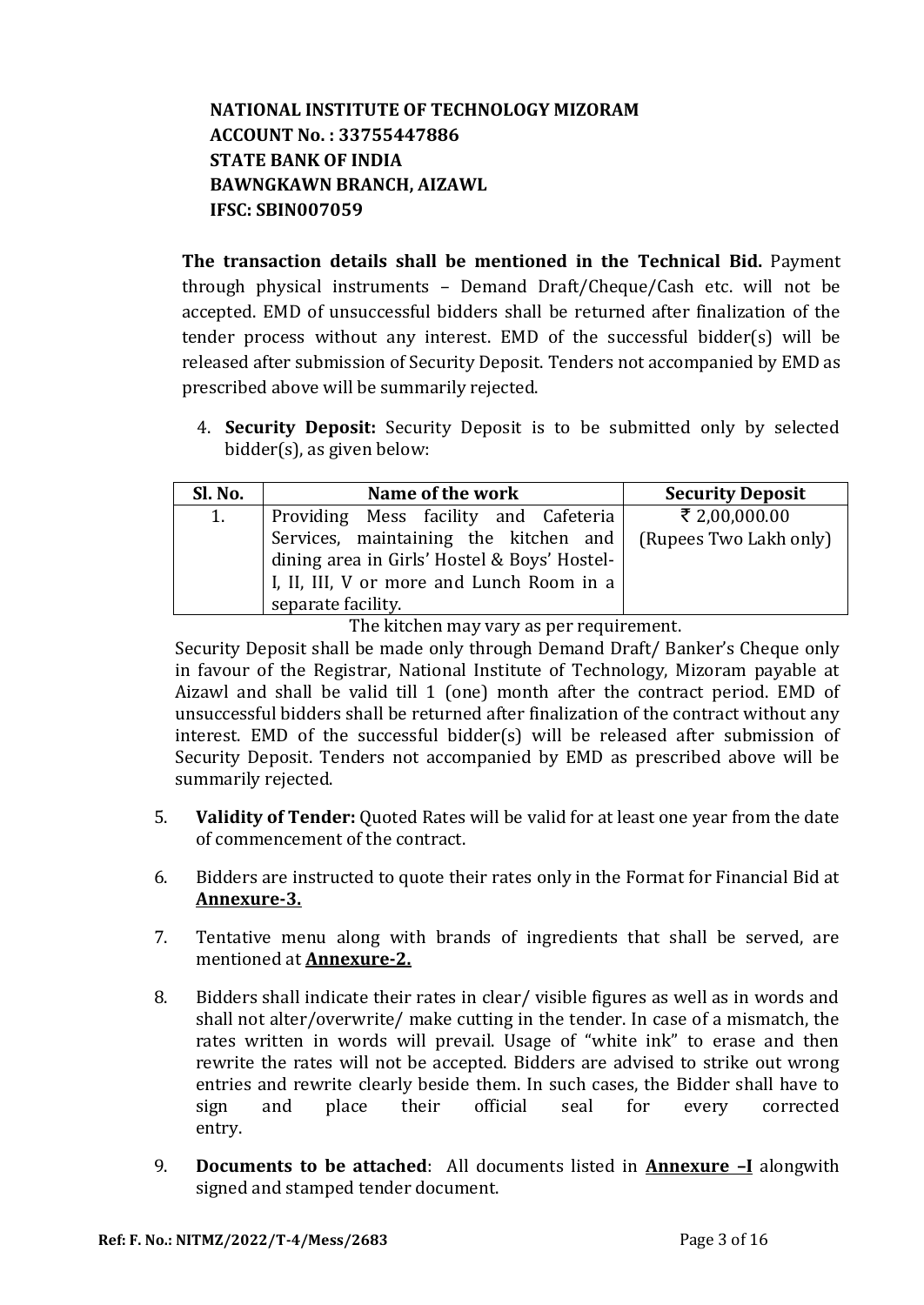- 10. All documents submitted should be self- attested with seal of the Bidder.
- 11. Bidders must unconditionally accept all the Terms and Conditions stipulated in the tender document and all pages of the bid including all enclosures should be numbered and must be duly filled in and signed and stamped by the authorized representative.
- 12. **Site Inspection**: Bidders are advised to visit the hostels to inspect the facilities at site. Bidders may contact the Superintendents during office hours on all working days upto **21.06.2022** to obtain directions and access to the different buildings.
- 13. During the contract period, the NIT Mizoram may organize Functions, Conferences, Trainings, Workshops, etc., the selected Bidder is expected to be able to arrange for special buffets, high tea, etc. at such functions, for which separate orders will be given and separately billed by the Contractor, so selected.
- 14. **Conditional Tenders Not Acceptable**: All the terms and conditions mentioned herein must be strictly adhered to by all the Bidders. Conditional Tenders shall not be accepted on any ground and shall be rejected straightway. Terms & Conditions mentioned in the tender bids submitted by Bidders will not be binding on NIT Mizoram.
- 15. **TDS:** Taxes, as applicable, on date will be deducted from the bills, unless valid documents are submitted along with the tender.
- 16. **Trading License:** The mess contractor should have a valid trading license and a Branch Office in Aizawl with one official representative at Aizawl who should be available 24x7 over telephone or other mode of communications.
- 17. **Food License:** The Bidders may enclose a copy of valid Food License issued by the Food Safety and Standards Authority of India (FSSAI) or the State Food Safety & Standard Authority (SFSSA) along with the Technical Bid. The Firm possessing the FSSAI Certificate shall obtain Registration Certificate from SFSSA and Aizawl Municipal Council (AMC) within 1(one) month, if awarded the Contract.
- 18. **Late and delayed tender:** Late and delayed tender will not be considered. In case any unscheduled holiday occurs on the prescribed closing/opening date, the next working day shall be the prescribed date of closing/ opening, automatically.
- 19. **Bid Not Transferable:** The bid documents are not transferable and the seal and signature of the Individual/ Authorized Official of the Firm must appear on all the pages and envelopes submitted.
- 20. **Cafeteria Facility**: The bidder must be able to provide "Cafeteria" facility at the Institution and Hostels Premises which will be retail basis to be paid by the students/ customers, from their individual pockets.

| <b>Institute Cafeteria Timings</b> | $: 9:00$ AM – 04:00 PM   |
|------------------------------------|--------------------------|
| <b>Hostel Cafeteria Timings</b>    | $: 7:00$ PM - 10:00 PM & |
|                                    | $:5:00$ PM - $11:00$ PM  |

21. At any time prior to the date of submission of bid, NIT Mizoram may, for any reason, either of its own or in response to a clarification from a prospective bidder, modify the bidding documents by an amendment/ corrigendum. Any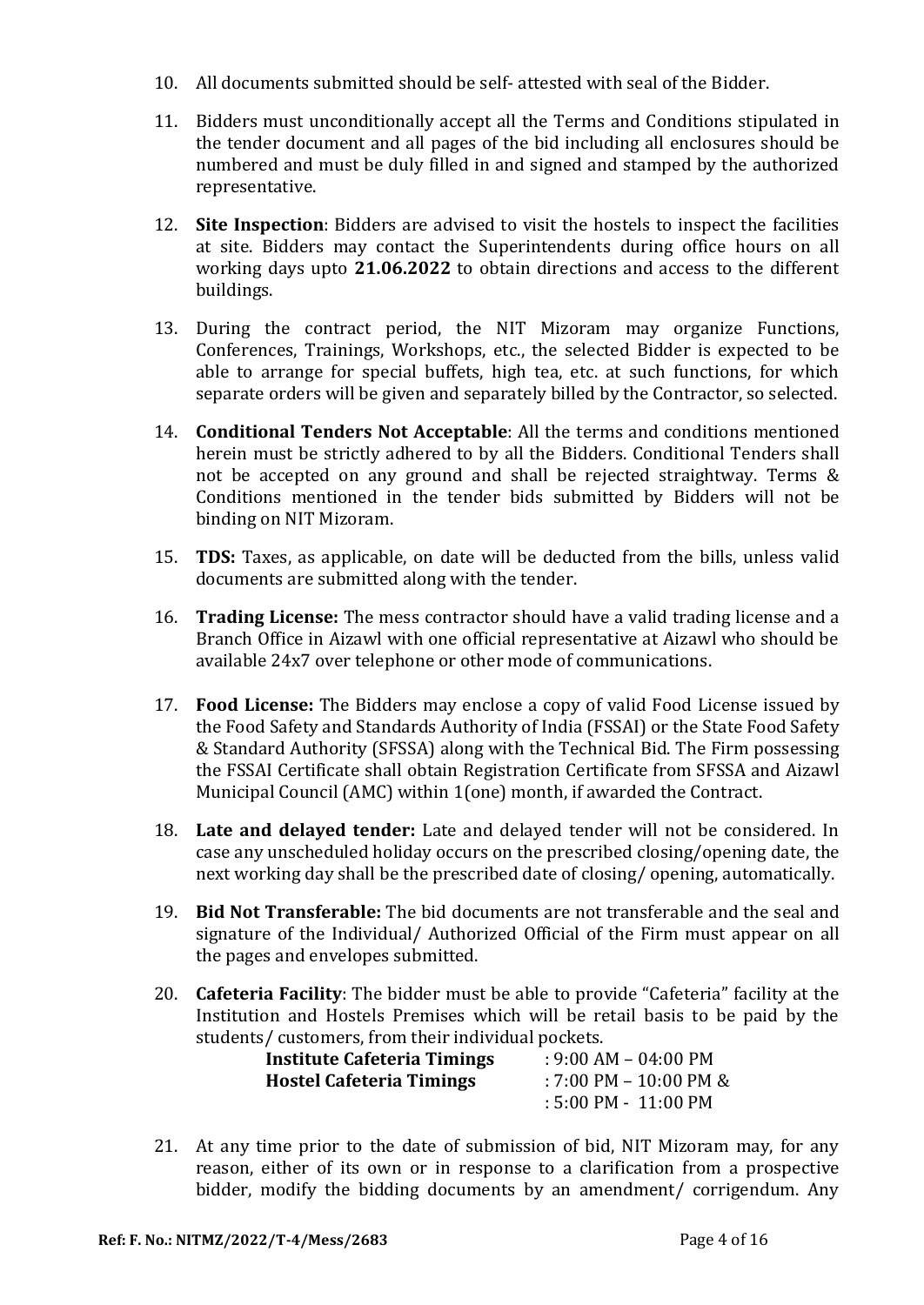such amendment/ corrigendum will be duly notified every now and then through the Institute's website. Prospective bidders are advised to check the Institute's website every now and then for any amendment/ corrigendum. In order to provide reasonable time to take the amendments into account in preparing the bid, NIT Mizoram may extend the time and date of submission of bids.

22. The acceptance of the tender will rest solely with the Director, NIT Mizoram who, in the interest of the Institute, is not bound to accept the lowest tender and reserves the right to reject or partially accept any or all the tender received without assigning any reasons.

#### **TERMS AND CONDITIONS:**

- 1. The Contractor(s) will be finalized based on his/her experience, contracts executed earlier, capacity to prepare food of all regions, managerial abilities and other relevant factors as considered appropriate by the tender committee. The Contractor is required to note that health, hygienic safety and satisfaction of the hostellers are the prime concern of the Institute authorities.
- 2. The **Contract Period** is initially for 1(one) year, which may be extended for one more year depending upon the performance of the contractor. It may also be further extended under the same terms and conditions or with such amendments as may be mutually agreed to, and also subject to the necessary approval of the competent authority. The entire period of the contract shall, however, not exceed three years.
- 3. The Contractor shall make **arrangements for collection; storage and disposal of kitchen waste, waste food, etc. at his/her own cost**. Any haphazard throwing, dumping and storage of waste reported by the Hostel Management Board, Chief Warden, Warden and Hostel Committees shall be considered a violation of the contract and shall invite **penalty of** `. **5,000/-** (Rupees Five Thousand only) for the first violation and `. **10,000/-** (Rupees Ten Thousand only) for the second and third violations. Further violations will attract a review of the contract by the Institute's Authorities and may even lead to termination of the contract.
- 4. The mess contractor should have a **Branch Office in Aizawl** with one official representative at Aizawl who should be available 24x7 over telephone or other mode of communications. The Contractor is required to employ a Mess Manager to liaise between the students and the Hostel Authorities.
- 5. **Girls Hostel Mess Workers must be Female** and all mess workers shall not be below the age of **18(eighteen) years**. The contractor and his workers must behave politely with hostel residents in all the hostels.
- 6. **One month's notice** is required on either side for the termination of the contract service if such a condition arises during the contract period.

| Sl. No. | <b>Name of Hostel</b>  | <b>No. of Students</b> |
|---------|------------------------|------------------------|
|         | <b>Girls Hostel</b>    | 35                     |
|         | <b>Boys Hostel - I</b> | 85                     |

7. The expected/anticipated number of Hostellers for (AY 2022-23):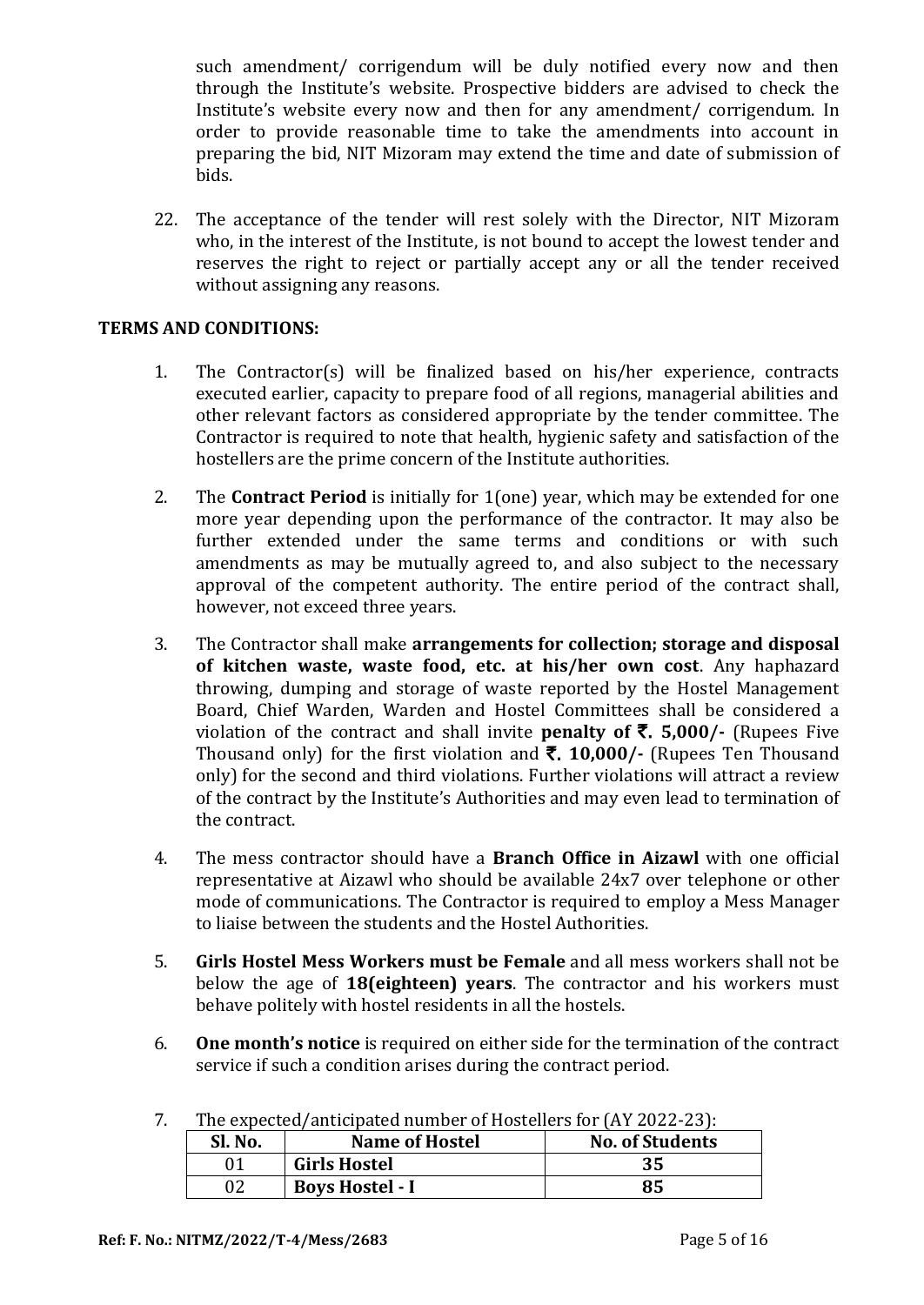| 03                           | <b>Boys Hostel - II&amp;IV</b> | 85  |
|------------------------------|--------------------------------|-----|
| 04                           | <b>Boys Hostel - III</b>       | 85  |
| <b>Boys Hostel - V</b><br>05 |                                | 50  |
|                              | <b>Total</b>                   | 340 |

\*Actual number of hostellers may vary for different Academic Session.

- 8. If the mess management is not up to the mark or, the quality of the food is below standard or unhealthy or unhygienic, then Institute is empowered to terminate the contract with a short notice of one week. The Hostel Wardens Committee's opinion is final so far the food quality / mess management is concerned.
- 9. Food / any other items should not be served inside the room of hostel residents unless in exceptional cases or ill health on directives of Warden/ Supervisor.
- 10. (A) Cooking medium should be branded oil / ghee. Substandard material & other oil /ghee must not be used.
	- (B) Spices should be used only from branded brand.
	- (C) Sauces should be used only from branded brand during serving and cooking.
	- (D) For snacks, no packet food except from the brand Kurkure/ Lays is allowed.
- 11. Contractor is required to provide uniform to the Mess Workers as follows:
	- **a.** Gray T-shirt to the Mess Workers.
	- **b.** White T-Shirt to Mess Supervisor / Mess Manager.
	- **c.** It is to be ensured that whenever the mess workers are on duty they should be in attire and maintenance of personal hygiene is a must, at all times.
- 12. Hygiene, overall cleanliness of surrounding, kitchen and the food, raw materials, ingredients etc. should be of good quality. Clean, fresh, nutritious, hygienic and edible food has to be served. Any type of COOKED FOOD shall not be stored / preserved / re-served after meals. Not following Warden's suggestions / instructions in above matters shall be considered as violation of terms and conditions of contract and shall invite penalty for the same (up to 10% of monthly bill as decided by Hostel Management Committee).
- 13. Mess workers and Cooks should be healthy and medically fit. They are required to have a regular check up with the institute General Physician once in every quarter. If any mess worker is found medically unfit, he may not be given permission to continue his duties and mess contractor shall be liable to replace him immediately without fail.

Prior to the start of contract, all Cooks/ Helpers shall invariably turn in for general health check-up before NIT Mizoram General Physician.

- 14. Sample menu (**Annexure-III**) is attached with this Bid-document. Hostel Management Committee can change the menu in consultation with the contractor. Menu can be changed, to suit the availability of seasonal vegetables and their market supply by the Hostel Management Committee.
- 15. No Mess off will be given to individual student under normal circumstances. Mess off would only be given if a student is not keeping well and admitted in hospital/ going for academic /sports activity deputed by the Institute and if he/she submits the application through Warden, **7 days** before leaving the Hostel or any other reason(s) deemed fit by Warden.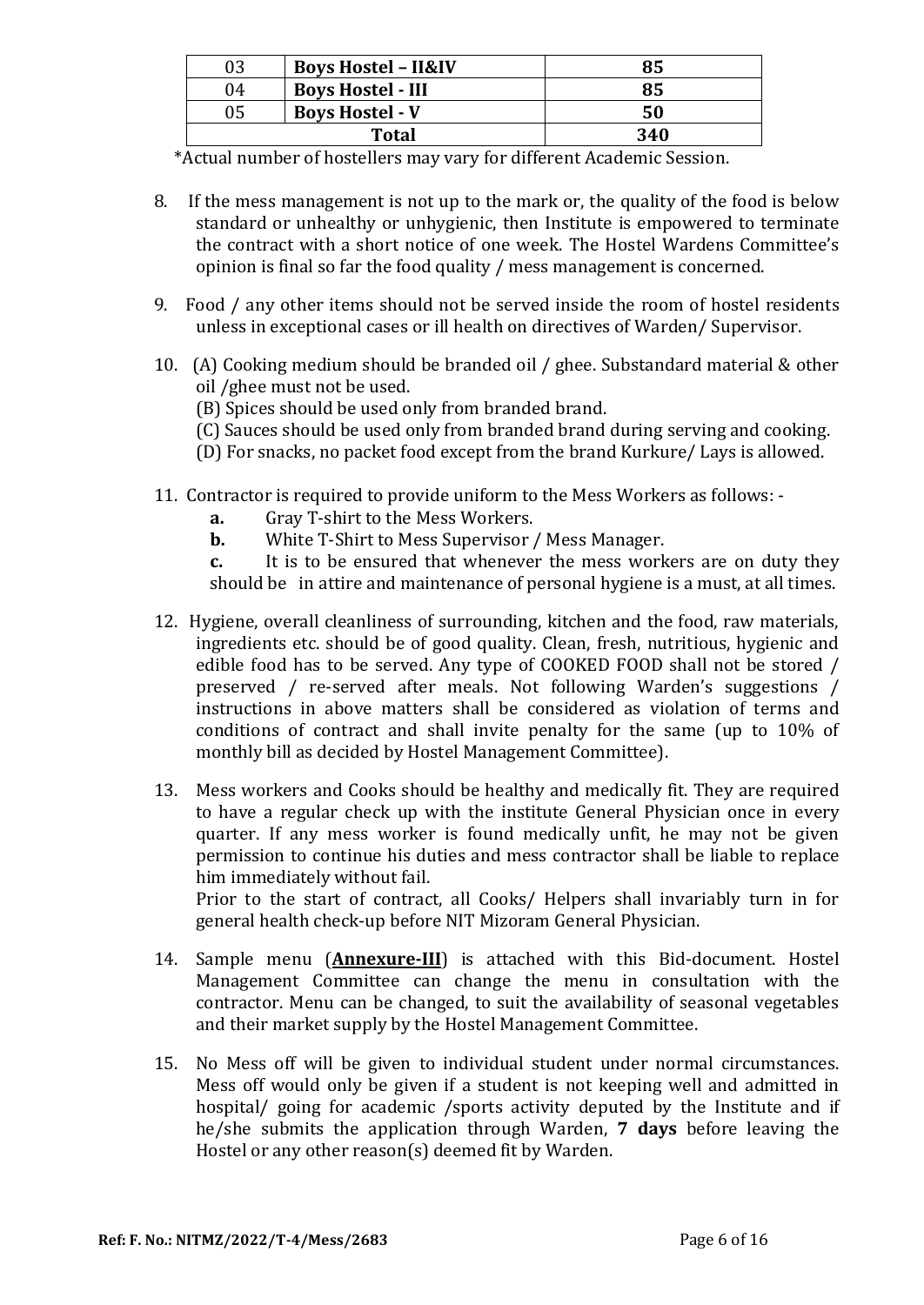In case a student/hosteller takes leave for personal reasons, the Warden will decide and inform the Contractor accordingly. In such cases, Mess-off shall be given, only if the hosteller is away for a minimum of 10 (ten) days.

- 16. Contractor shall provide light food to the sick student/s during his/their sickness period and no extra charge will be paid for the same.
- 17. Monthly payment to the contractor will be made by the Administrative Department, in one installment, after the submission of actual Mess Bill by the Contractor and its verification by the concerned Warden.
- 18. Contractor has to collect the guest charges directly from the students / guests, if any, duly permitted by the Warden.
- 19. Contractor is required to deposit an amount of ` **2,00,000/- (Rupees Two Lakh only)** in the form of Account Payee D.D/Bankers Cheque drawn in favour of the Registrar, NIT Mizoram, payable at Aizawl, towards security deposit at the time of award of contract within stipulated time, if his / her offer is accepted. In case of premature termination of the contract by either side, the security deposit shall be forfeited.
- 20. The mess utensils are to be cleaned with hot water using utensil powder/soap after every meal.
- 21. Mess Contractor or his representative Manager is required to remain present in the Mess Hall when the food is served in the Hostel Mess/ Lunch-room.
- 22. The payment / calculation of mess bill would be on actual days of operation of the mess and actual number of students served.
- 23. All the items to be served in the mess shall be prepared in the mess kitchen.
- 24. The contractor is required to maintain the details of all his employees / mess workers. This information along with their photographs shall be submitted to the Warden and the GAD, Administrative Department.
- 25. Liability / responsibility in case of any accident causing injury/ death to mess worker/s or any of his staff shall be borne by the Contractor. The Institute shall not be responsible by any means in such cases.
- 26. Contractor shall be solely responsible in case of incidence/s of food poisoning etc. and shall bear the complete expenditure arising out of this for medical treatment of the hostel residents. In addition, penalty may be imposed on the contractor as decided by the Institute / Warden for such incidence/s.
- 27. The Contractor shall not employ any Mess Worker, whose track record is not good. He/she should not have involved in any crime / offence / police case. Police Antecedent Certificate is to be submitted to the Warden and GAD, Administrative Department.
- 28. Storage / consumption of any drug/alcoholic drink / liquor are strictly prohibited. The contractor shall not serve any of such substance / drink in mess / hostel. Smoking, consuming gutkha, tobacco etc. is also prohibited in hostel premises.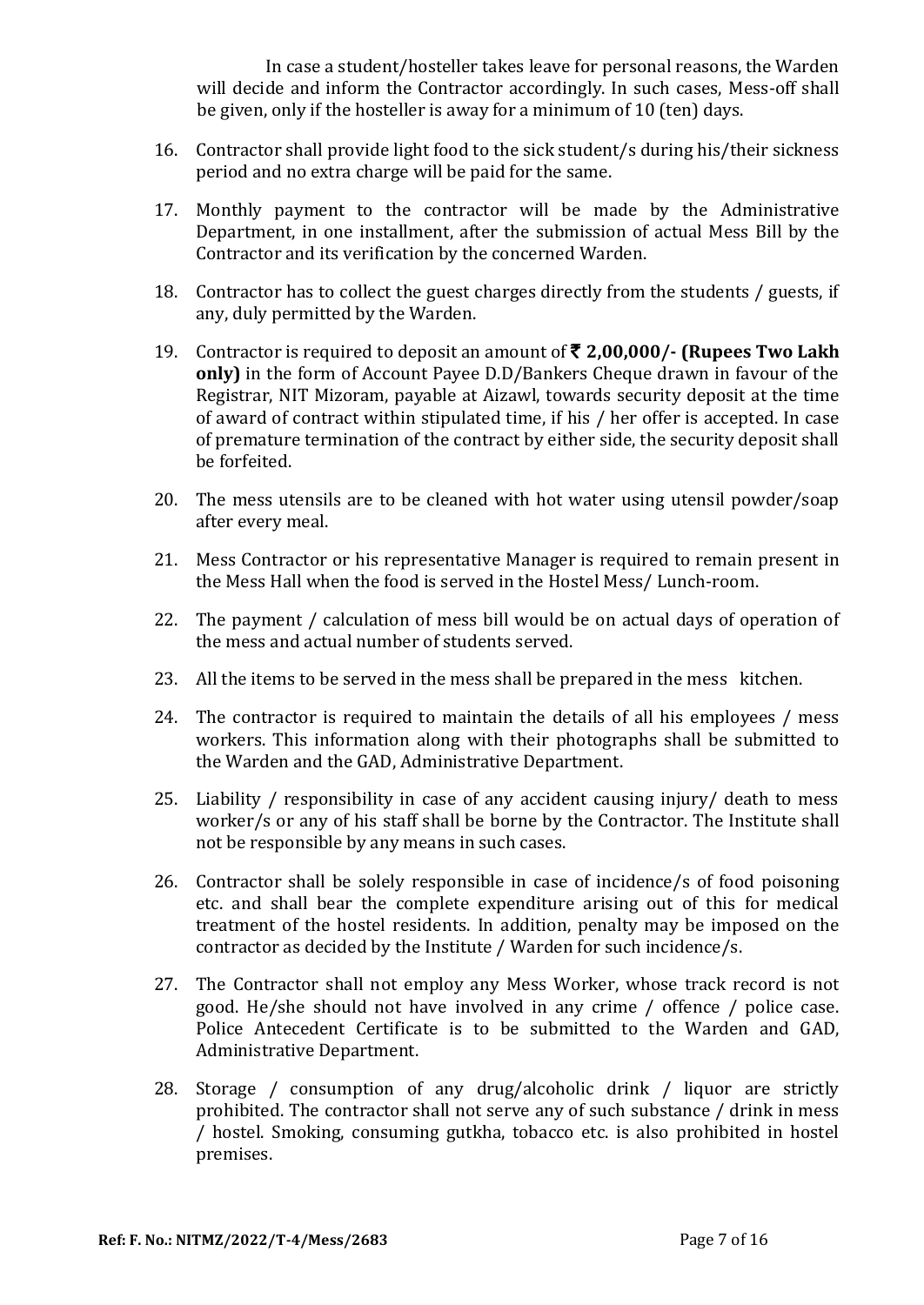- 29. Guest charges shall be decided by the committee of Wardens for ordinary / special meals which shall be slightly on higher side than the approved daily rates of the contractor.
- 30. The Contractor has to follow all Labour Laws / Government Laws in regard of employing the mess workers. The Contractor shall be solely responsible for any dispute / violation of Labour Laws / Government Laws.
- 31. The Contractor shall be fully responsible for appropriate behavior of the mess workers. If it is found that any worker has misbehaved with any of the hostel residents / hostel staff, he has to take action as suggested by the Warden/HMC.
- 32. Electricity charge **@** `. **2,000/-** (Rupees Two Thousand only) per month will be deducted from the Contractor's Mess Bill i.e for 5(five) kitchens. Number of kitchens may increase or decrease at any given time.
- 33. Decision of the Hostel Management Committee will be final and binding to the Contractor in case of any dispute arising out with respect to the Terms and Conditions of the contract.
- 34. Contractor shall enter into an agreement for execution of this contract as per prevalent Rules and Regulations of Government of India and shall bear full cost for the same.
- 35. Institute reserves the right to reject any or all tenders without assigning any reasons thereof.
- 36. Any dispute arising out of this contract will fall under jurisdiction the Gauhati High Court, Aizawl Bench only.
- 37. The **Base Price** per day **is** `.**185.00 (Rupees One Hundred Eighty Five only) per student excluding GST**. No firm will quote the base price below  $\bar{\tau}$ . 185.00.
- 38. Any shortages of Mess Worker for more than one day will invite a fine of  $\bar{\tau}$ . 2,000/- (Rupees Two Thousand only) per day. The students- mess workers ratio must be 1:20 with additional Mess Manager and main cook for each kitchen where mess will be running.
- 39**. Not following the mess menu will invite a fine of** `. **5,000/- (Rupees Five Thousand only) per day. On days when non- vegetarian and paneer are**  supposed to be served, not providing the menu will invite a fine of  $\bar{\tau}$ . **15,000/- (Rupees Fifteen Thousand only) per day, if not compensated. The**  fine of  $\bar{\tau}$  5,000/- (Rupees Five Thousand only) will be levied if either **Breakfast/ Lunch/ Snacks/ Dinner menu is not followed.**
- 40. Serving lunch in Academic Block / Lunch Room in the Institute after **1:15 PM will invite a fine of**  $\bar{\mathbf{z}}$ **. <b>5,000/-** (Rupees Five Thousand only) per day as the lunch timing is time stipulated which last only for an hour i.e 1.00 pm-2.00 pm.
- 41. Timings of the meals should be adhered very strictly:

| <b>Breakfast</b> | $\mathbb{R}^n$ | 6.30 am - 7.45 am - at respective Hostels          |
|------------------|----------------|----------------------------------------------------|
| Lunch            |                | 1.00 pm - 2.00 pm - at Academic Block (Lunch-Room) |
| <b>Snacks</b>    |                | 5.30 pm - 7.00 pm - at respective Hostels          |
| <b>Dinner</b>    |                | 8.30 pm - 9.45 pm - at respective Hostels          |

42. **The Contractor shall have to make arrangement for crockery, utensils, burners, LPG and other essentials to set up the kitchen**.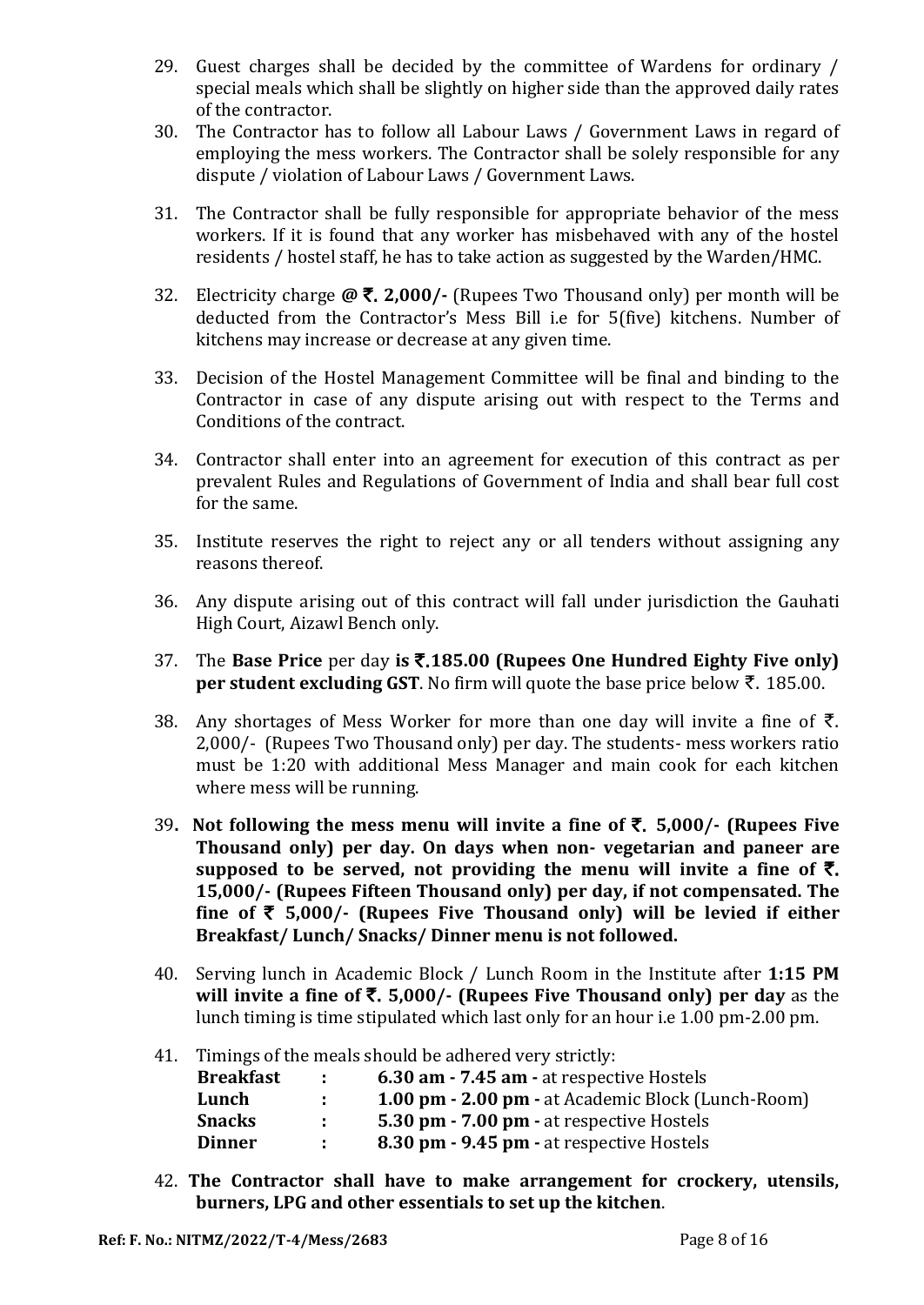- 43. The Institute shall provide all Dining Hall furniture. Aquaguards/ Filters for drinking water, shelves, pantry and store, a refrigerator of adequate capacity, a deep freezer and, if required, limited accommodation for kitchen / mess staff as per availability of space. All Institutes's provided furniture and equipment will be formally handed over to the Institute Authority for any defect(s) with these items immediately. The Contractor will be liable to pay the Institute for loss or damage of any item due to negligence or mishandling by his/her staff. The Institute reserves the right to fix the amount payable by the Contractor for such loss or damage.
- 44. **Terms of Payment:** The Contractor shall submit monthly mess bill to respective Wardens before the 5th day of every month. 100% payment will be made within 7 (seven) days from date of submission of the verified bill by the Wardens. Bills shall be also displayed for students to check. Corrections, if any, will be adjusted with subsequent bills.
- 45. The Contractor shall collect the guest charges directly from the students/guests who are not registered for meals in the respective hostel. The institute will not be responsible for any losses to the Contractor incurred from non-payment of these charges.
- 46. The maintenance of safety, health and hygienic conditions in and around the dining and kitchen and all utensils will be the responsibility of the Contractor. No maintenance cost shall be provided by the Institute. Suggestions and instructions of the Hostel Management Committee, Wardens and Hostel Committees regarding cleanliness have to be strictly followed and the expenditure towards this is to be borne by the Contractor.
- 47. The Institute Authority reserves the right to inspect the kitchen and mess at any time. If it is found that the Contractor has not maintained cleanliness and hygiene of the areas, it shall be considered a violation of the contract and shall invite penalty of  $\bar{\tau}$ . **5,000/-** (Rupees Five Thousand only) for the first violation and  $\bar{\tau}$ . **10,000/-** (Rupees Ten Thousand only) for the second and third violations. Further violations will attract a review of the contract by the Institute Authorities and may even lead to termination of the contract.
- 48. **Force Majeure:** If the performance of the obligation of either party is rendered commercially impossible by any of the events hereafter mentioned, that party shall be under no obligation to perform the agreement under order after notice of 15 days from the date of such an event in writing to the other party, and the events refereed to are as follows:

(a) Any law, statute or ordinance, order action or regulations of the Government of India.

(b) Any kind of natural disaster, and

(c) Strikes, acts of the Public enemy, war, insurrections, riots, lockouts, sabotage.

49. **Termination of Default:** Default is said to have occurred

(a) If the Contractor fails to deliver any or all of the services specified in the Work Order/ Tender document.

(b) If the Contractor fails to perform any other obligation(s) under the Contract.

Under the above circumstances NIT Mizoram may terminate the contract in whole or in part and forfeit the Security Deposit. In addition to the above, NIT Mizoram may at its discretion also enter into contract with another party and the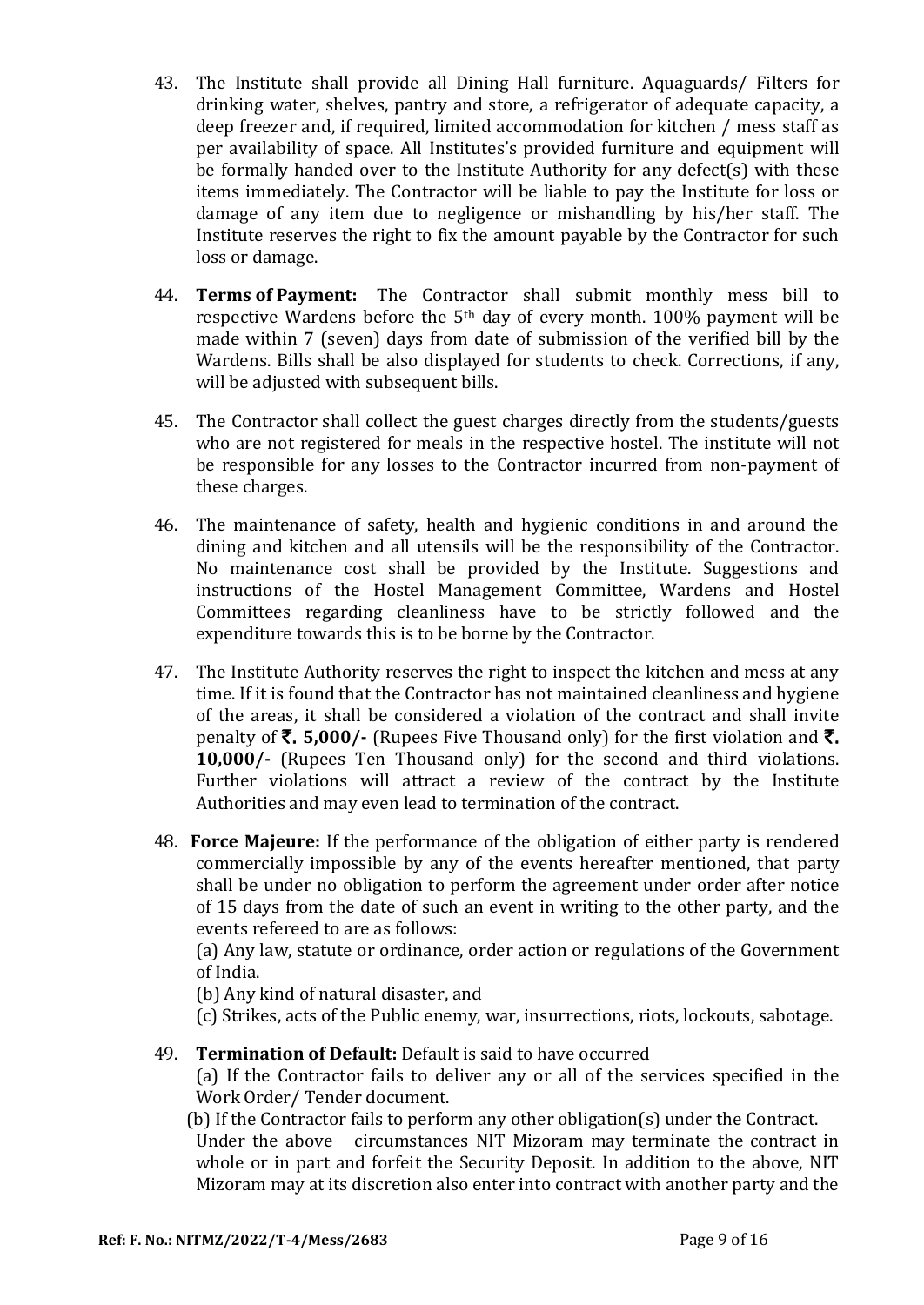defaulting Contractor shall be liable to compensate NIT Mizoram for any extra expenditure involved towards goods obtained and services rendered.

50. **Termination of Contract**: One month's notice is required on either side for the termination of the contract, if such a condition arises during the contract period. However, the Institute may call upon the Contractor to continue till the end of the Academic Session in which the notice is received. The Opinion of the Hostel Management Committee and respective Wardens will be final so far as the food quality / mess management is concerned.

### 51. **Applicable Law:**

(a) The contract shall be governed by the laws and procedures established by Govt. of India and subject to exclusive jurisdiction of Competent Court and Forum in Aizawl/ India only.

(b) Any dispute arising out of this purchase shall be referred to the Director, NIT Mizoram and if either of the parties hereto is dissatisfied with the decision, the dispute shall be referred to the decision of an Arbitrator, who should be acceptable to both the parties, to be appointed by the Director of the Institute. The decision of such Arbitrator shall be final and binding on both the parties.

52. **With extra cost per month to be quoted in Price Bid (Operating Cost only, not the cost of Vehicles. Mess Vehicle shall be supplied by Agency/ Contractor for catering to different hostels)**

| Sl. No. | <b>Equipments</b>                                                                             | Nos. |
|---------|-----------------------------------------------------------------------------------------------|------|
|         | Operating cost of catering/supplying food to<br>different hostels and for bringing lunch from |      |
|         | the Kitchen to Lunch Room (Academic Block)                                                    |      |

53. **The successful bidder must be willing and ready to render services (at short notice) at the appropriate time when COVID-19 situation permits; as the successful bidder may not be able to start their contractual service soon after finalization of bids/issuance of PO, given the prevailing situation where residential students are not present on campus.**

#### **BID EVALUATION CRITERIA:**

- A. The bids shall be ranked on the basis of combined weighted score for Technical and Financial bids.
- B. The tender shall be awarded to the bidder obtaining the highest total combined score.
- C. The bids shall be ranked keeping in view the marks obtained on a scale of 100 marks during evaluation of bids. The Technical bid is allotted 60% weightage and the Financial (Price) bid 40% weightage.
- D. Combined scores of respective bidders shall be obtained by sum of their respective Technical bid scores (out of 60) and their respective Financial (Price) bid scores (out of 40).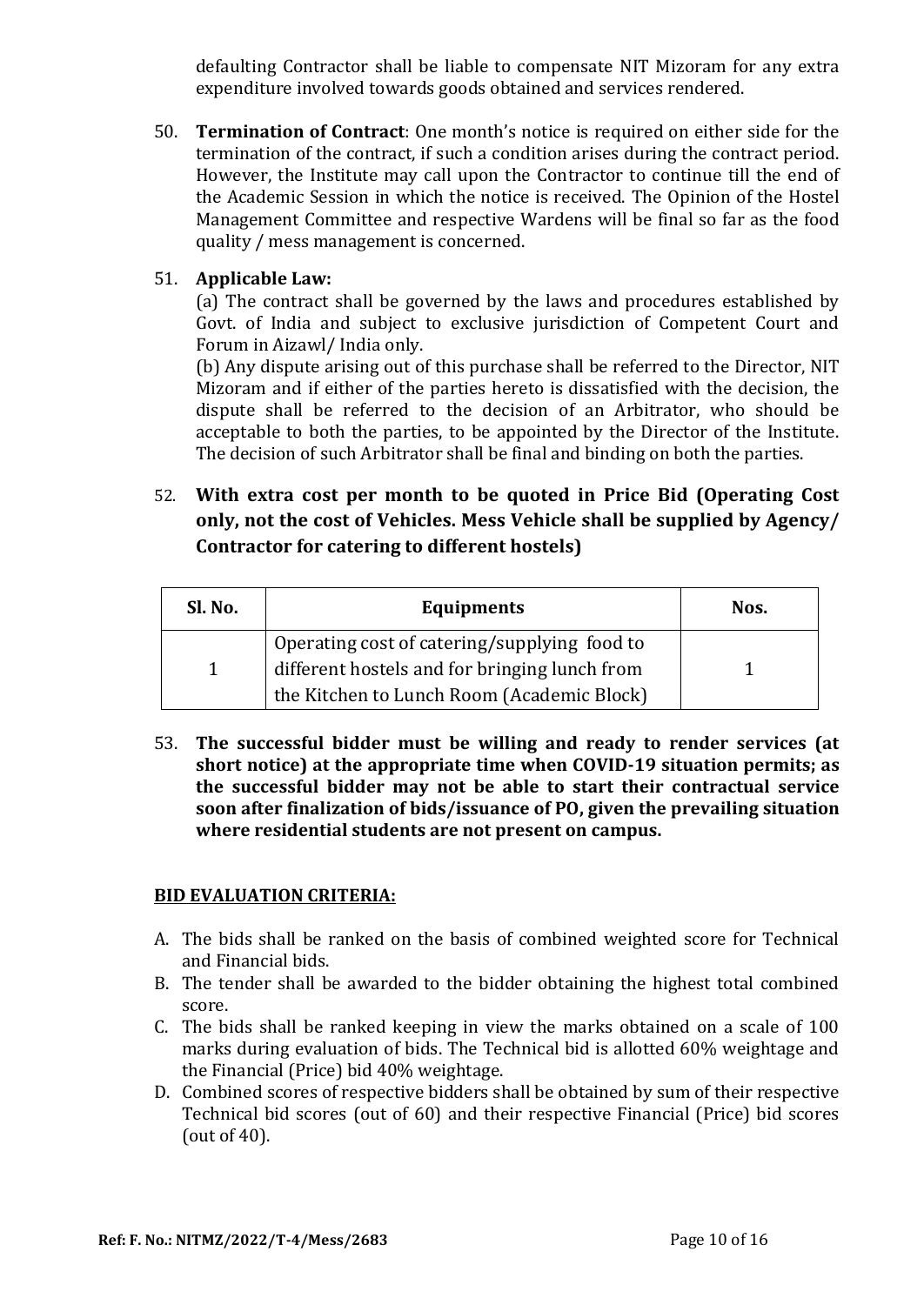|                | <u>shown below:</u>                                                                         |                                                          |
|----------------|---------------------------------------------------------------------------------------------|----------------------------------------------------------|
| S.             | Criteria                                                                                    | <b>Marks</b>                                             |
| No.            |                                                                                             |                                                          |
| $\mathbf{1}$   | No. of years of experience in running hostel<br>NIT/IIT/NIFT/IIM/any<br>other<br>in<br>mess | Seven years or<br>20<br>more                             |
|                | Government educational institution                                                          | Five to seven<br>15<br>years                             |
|                |                                                                                             | to five<br>Three<br>10<br>years                          |
|                |                                                                                             | three<br>One to<br>5<br>years                            |
|                |                                                                                             | N <sub>o</sub><br>such<br>$\mathbf{0}$<br>experience     |
| $\overline{2}$ | No. of years of experience in running mess/<br>canteen/guesthouse in other Government or    | Seven years or<br>15<br>more                             |
|                | Non-Government organizations                                                                | Four to seven<br>10<br>years                             |
|                |                                                                                             | three<br>One to<br>5<br>years                            |
|                |                                                                                             | N <sub>o</sub><br>such<br>$\boldsymbol{0}$<br>experience |
| 3              | No. of work orders/ agreements/ contracts<br>from<br>Government and Non-<br>Government      | Seven years or<br>15<br>more                             |
|                | organizations,<br>Autonomous<br>Institutes,<br>Educational Institutions, Public Sector and  | Four to seven<br>10<br>years                             |
|                | Undertakings where you have provided similar<br>facility                                    | three<br>One to<br>5<br>years                            |
|                |                                                                                             | No<br>such<br>$\mathbf{0}$<br>experience                 |
| $\overline{4}$ | Food license issued by the State Food Safety<br>and Standard Authority                      | Possession<br>of<br>10<br>certificate                    |
|                |                                                                                             | No certificate<br>$\boldsymbol{0}$                       |

## **The criteria for Evaluation of Technical bids and the marks allotment are shown below:**

## **Financial Bid Evaluation**

The bidder quoting the lowest rate overall will be awarded full marks out of 40. Others will be awarded on pro-rata basis.

> **Sd/- Registrar**

Signature of the bidder with Seal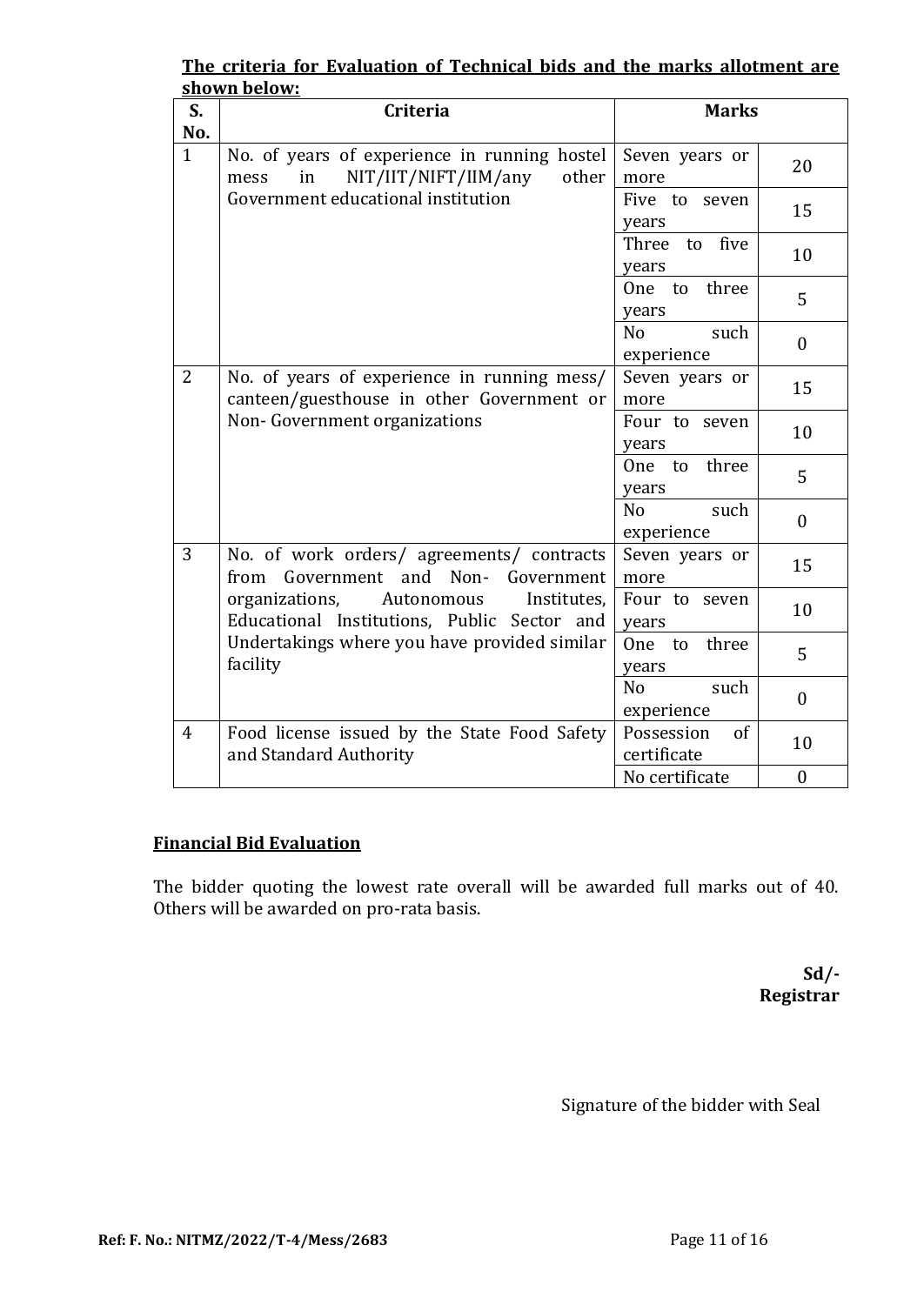# **ANNEXURE-I**

# **Documents to be attached with the Technical Bid (First Envelope)**

- 1. Proof of ownership / partnership etc.
- 2. Proof of address, telephone and fax numbers
- 3. Copy of food license issued by the State Food Safety and Standards Authority.
- 4. Copy of valid labour license (if applicable)
- 5. Copy of Income Tax Account (PAN)
- 6. Copy of Provident Fund Registration (if applicable)
- 7. Copy of ESIC Registration (if applicable)
- 8. Copy of Trading License (if applicable)
- 9. **Experience Certificates** to be supported by copies of work orders/ agreements/ contracts from Government and Non Government organizations, Autonomous Institutes, Educational Institutions, Public Sector Undertakings and Private Sector where you have provided similar mess facility.
- 10. **Earnest Money Deposit (EMD) :** Bank Transaction Details.
	- **(i) EMD**  $=$   $\overline{z}$ , 20,000/-
	- **(ii) Tender Fee =**  $\bar{\tau}$  **2,000/-**
- 11. **Labour Detail Submission:** A sheet describing mess staffs along with number of staffs to be appointed for each work.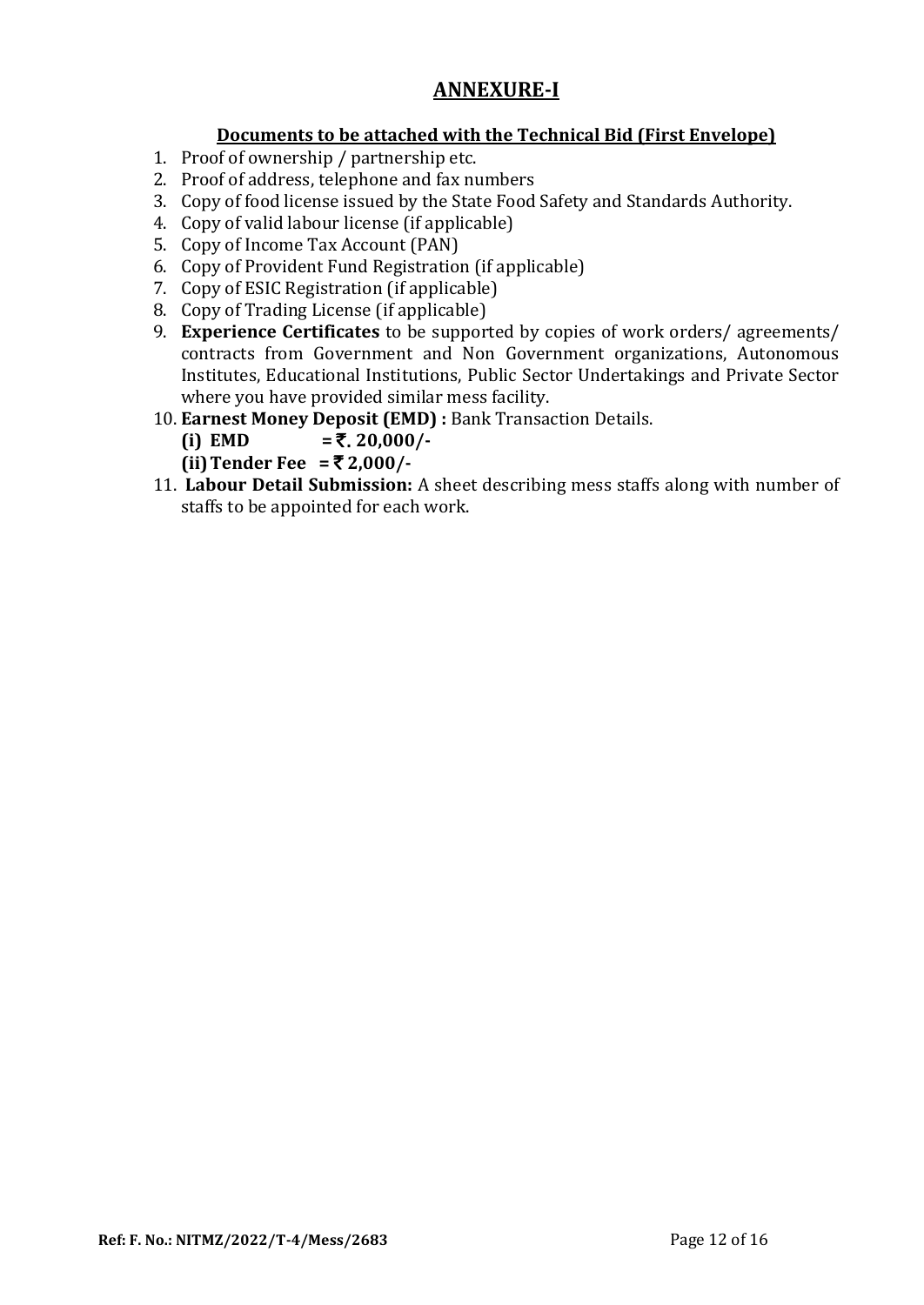

# राष्ट्रीय प्रौद्योगिकी संस्थान मिजोरम

**NATIONAL INSTITUTE OF TECHNOLOGY MIZORAM**

**(An Institution of National Importance under the Ministry of Education, Govt. of India)**

**CHALTLANG, AIZAWL, MIZORAM – 796012**

Phone/Fax: 0389-2391236 / 0389-2391774 / 0389-2391699

# **Annexure - II**

#### **Tender No.: NIT-MZ/2022/T-4/Mess/2683 Dated: 27.05.2022**

#### **SAMPLE MESS MENU Weekly Menu and Mess Timings**

**Institute Cafeteria Timings**: 9.00 am – 4.00 pm **Hostel Cafeteria Timings**: 7.00 pm – 10.00 pm

| Day                      | <b>Breakfast</b>                                                               | Lunch                                                                                                              | <b>Evening</b>                                        | <b>Dinner</b>                                                                                                |
|--------------------------|--------------------------------------------------------------------------------|--------------------------------------------------------------------------------------------------------------------|-------------------------------------------------------|--------------------------------------------------------------------------------------------------------------|
|                          |                                                                                |                                                                                                                    | Tea                                                   |                                                                                                              |
| <b>Monday</b><br>Tuesday | 1.Alu Paratha<br>$(60 \text{ g x 2 nos.})$<br>+Sauce<br>2. Tea<br>1. Puri+ Alu | 1. Arhar Dal<br>2. Rice<br>(Unlimited)<br>$3. Roti - 5 pcs$<br>4. Sabji<br>(Seasonal)<br>5. Pickle<br>1. Moong Dal | 1. Tea<br>2. Lays<br>(Rs. 5)<br>1. Tea                | 1. Masoor Dal<br>2. Alu Bhujia<br>$3. Roti - 5 pcs$<br>4. Sewai<br>5.Pickle<br>1. Puri $-6$ pcs              |
|                          | Sabzi(Gravy)<br>2. Tea                                                         | 2. Rice<br>(Unlimited)<br>$3. Roti - 5 pcs$<br>4. Rajma<br>5. Brinjal Bhujia                                       | 2. Alu Chop<br>$(50 \text{ gm} x 2)$<br>nos.)         | 2. Jeera Rice<br>3. Chicken/Matter<br>Paneer<br>4. Dal Arhar<br>5. Pickle<br>6. Salad                        |
| Wednesday                | 1. Chowmein<br>3. Tea                                                          | 1. Sambhar<br>2. Rice<br>(Unlimited)<br>$3. Roti - 5 pcs$<br>4. Chhole Masala<br>5. Alu Bhujia                     | 1. Tea<br>2. Chaat                                    | 1. Sabji (Seasonal)<br>2. Rice (Unlimited)<br>$3. Roti - 5 pcs$<br>4. Papad                                  |
| <b>Thursday</b>          | 1. Puri<br>2. Aloo+ Tomato<br>Subzi(Gravy)<br>3. Tea                           | 1. Masoor Dal<br>2. Rice<br>(Unlimited)<br>$3. Roti - 5 pcs$<br>4. Mix Veg<br>5. Papad                             | 1. Tea<br>2. Samosa<br>$(50 \text{ gm} x 2)$<br>nos.) | 1. Moong Dal<br>2. Chicken/Matter<br>Paneer<br>3. Rice (Unlimited)<br>4. Roti $-5$ pcs<br>5. Kheer           |
| Friday                   | 1. Idli(50 gm x 4<br>nos.)<br>2. Sambhar+ Chutney<br>3.Tea                     | 1. Tadka Dal<br>2. Rice<br>(Unlimited)<br>$3. Roti - 5 pcs$<br>4. Aloo Bhujia<br>5. Seasonal Veg                   | 1. Tea<br>2. Biscuit                                  | 1. Moong Dal<br>2. Pakora Subzi<br>3. Rice (Unlimited)<br>4. Roti $-5$ pcs<br>5. Brinjal Bhujia<br>6. Pickle |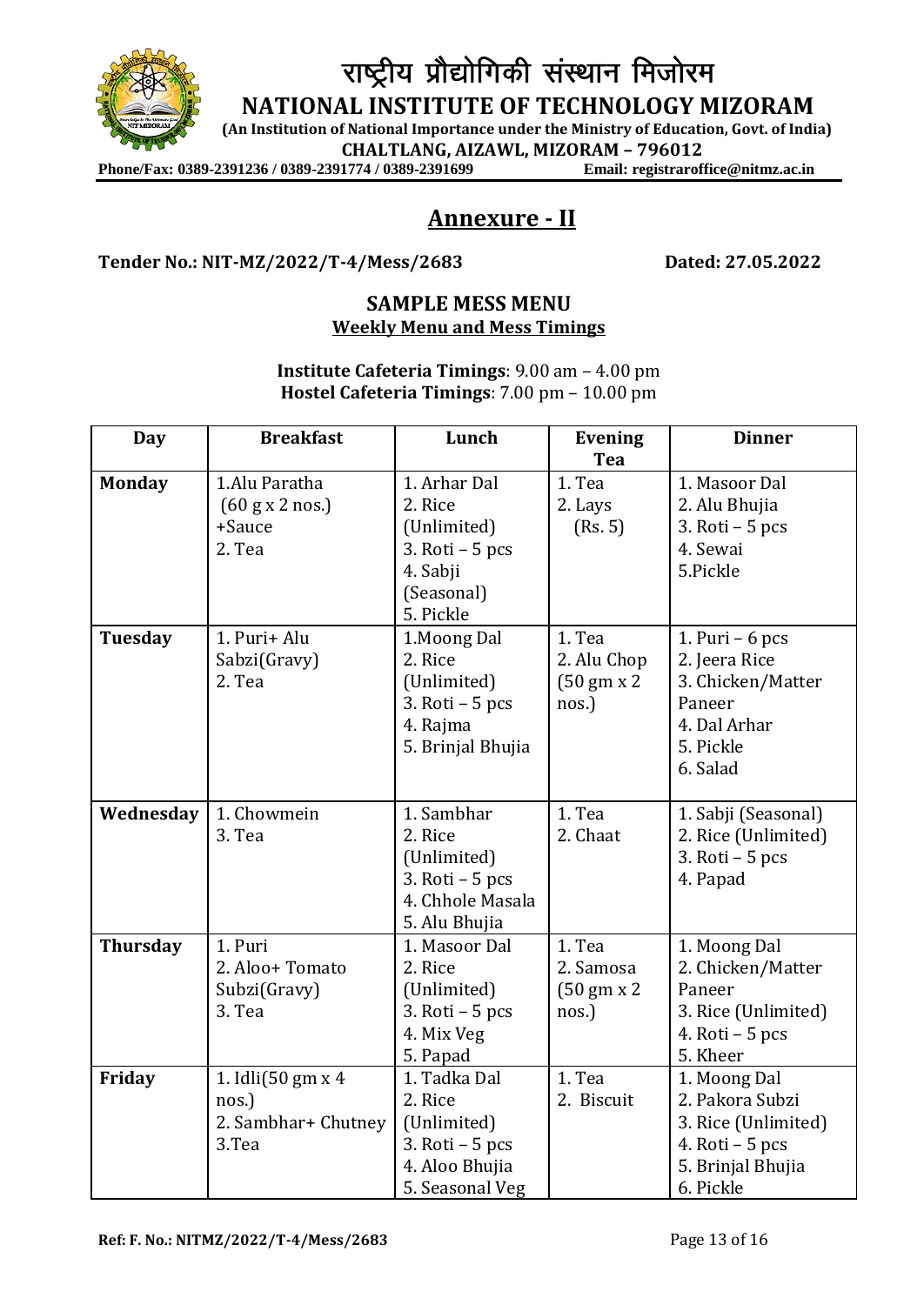| <b>Saturday</b> | 1.0nion Paratha                       | 1. Arhar Dal      | 1. Tea     | 1. Egg Curry/Paneer |
|-----------------|---------------------------------------|-------------------|------------|---------------------|
|                 | $(60 \text{ gm})$                     | 2. Rice           | $2.$ Lays/ | 2. Rice (Unlimited) |
|                 | 2. Sauce                              | (Unlimited)       | Kurkure    | 3. Roti $-5$ pcs    |
|                 | 3. Tea                                | $3. Roti - 5 pcs$ | (Rs. 5)    | 4. Papad            |
|                 |                                       | 4. Bitter Gourd   |            | 5. Pickle           |
|                 |                                       | <b>Bhujia</b>     |            | 6. Salad            |
|                 |                                       | 5. Alu Tomato     |            |                     |
| <b>Sunday</b>   | 1.Alu paratha -                       | 1. Moong Dal      | 1. Tea     | 1. Jeera Rice       |
|                 | $(60 \text{ gm} \times 2 \text{ pc})$ | 2. Rice           | 2. Onion   | 2. Paneer Butter    |
|                 | 2. sauce                              | (Unlimited)       | Pakora     | Masala              |
|                 | 3. Tea                                | $3.$ Roti – 5 pcs |            | 3. Salad            |
|                 |                                       | 4. Aloo Soyabean  |            |                     |
|                 |                                       | 5. Papad          |            |                     |
|                 |                                       |                   |            |                     |

**Sabji:** Seasonal vegetable (Contractor should try to provide variety of vegetables available in the market)

**Salad:** 1. Onion, 2. Tomatto, 3. Green Chilli, 4. Kheera or carrot (subject to availability) **Chicken**=100 grams

**Paneer**=75 grams

**Egg**=2 Pcs

**Sewai/ Kheer**=80 grams

**Roti**=5 pcs.

**Biscuit**= Britannia/ Parle

**Fried Rice**= Peanut+ bean+ carrot+ onion+ tomato

**Chowmein**= bean+ carrot+ aloo+ onion

**Note:** *Any change of minor nature in the menu without affecting the cost to the contractor will be incorporated in the menu on the recommendations of the Hostel Management Committee.* \*\*\*\*\*\*\*\*\*\*\*\*\*\*\*\*\*\*\*\*\*\*\*\*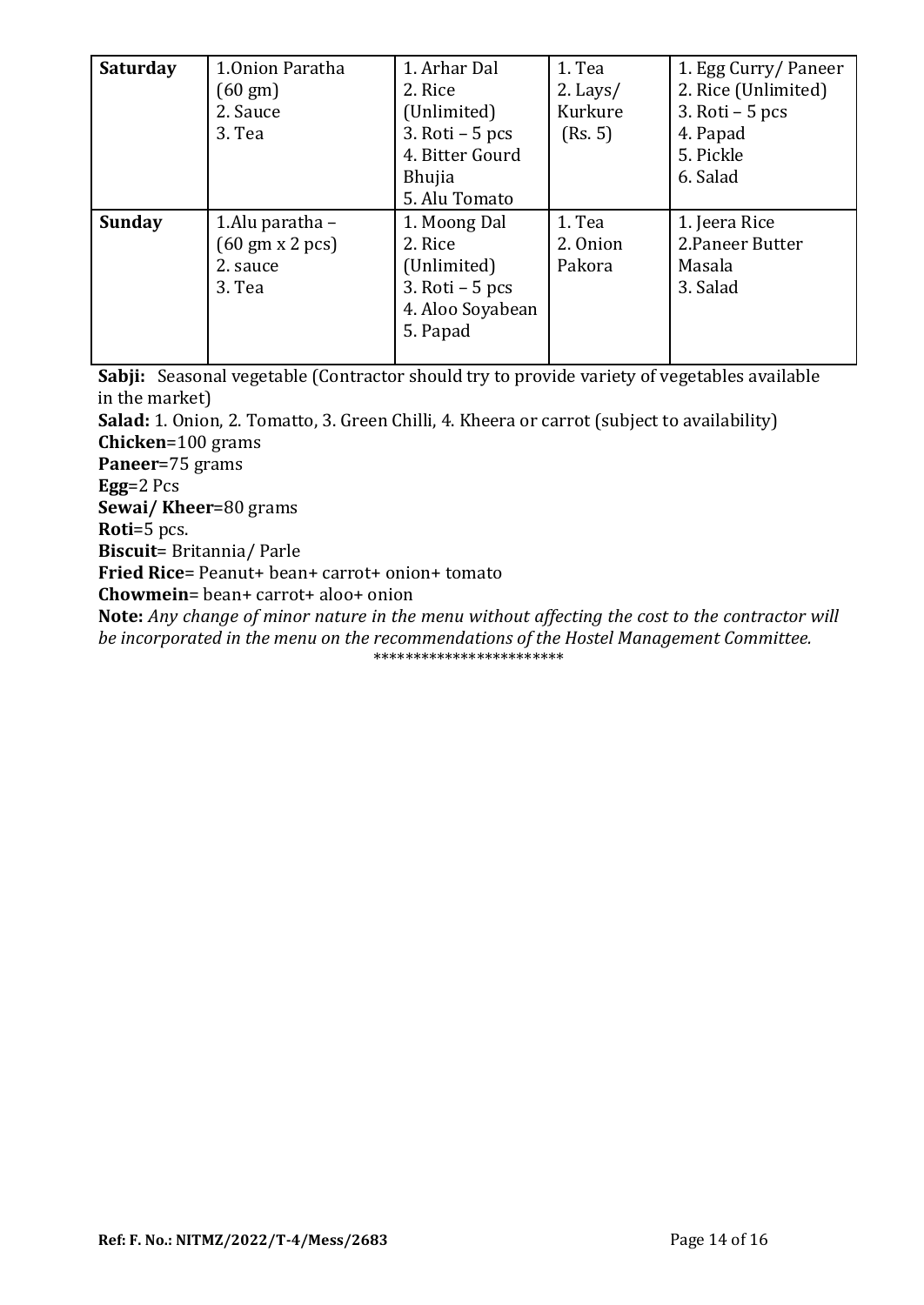# **ANNEXURE - III**

# **Format of Financial Bid To be submitted in the Agency's Letterhead**

# **Table - I**

| Sl.            | <b>Item</b>                               | Unit                     |                | <b>Quoted Rate(INR)</b> |  |  |
|----------------|-------------------------------------------|--------------------------|----------------|-------------------------|--|--|
| No.            |                                           |                          | <b>Figures</b> | Words                   |  |  |
| 1              | <b>Breakfast</b>                          | Per student per<br>day   |                |                         |  |  |
| 2              | Lunch                                     | Per student per<br>day   |                |                         |  |  |
| 3              | Dinner                                    | Per student per<br>day   |                |                         |  |  |
| $\overline{4}$ | Others (if any)<br>please give<br>details | Per student per<br>month |                |                         |  |  |

### **Table - II Extra Financial Need towards operating cost For Providing Vehicles (Only Operating cost to be quoted per month, not purchase cost of vehicle)**

|                | Vehicle                                  |                                       | Total No. of Rate per Unit   Total |                                 |
|----------------|------------------------------------------|---------------------------------------|------------------------------------|---------------------------------|
| N <sub>o</sub> |                                          | Units to be per Month $(\bar{\zeta})$ |                                    | Lumpsum                         |
|                |                                          | Provided                              |                                    | Cost<br>per                     |
|                |                                          |                                       |                                    | Month $(\overline{\mathbf{z}})$ |
|                |                                          |                                       |                                    | $E = C \times D$                |
|                | <b>Operating Cost of Mess</b><br>Vehicle |                                       |                                    |                                 |

If any bidder is not quoting any price for Table-I &II, the Financial Bid will be rejected.

Grand Total Monthly Rate for the Entire Service: Total Table I+ Table II = Rs \_\_\_\_\_\_\_\_\_\_\_\_\_\_\_\_\_\_\_\_\_\_\_\_\_\_\_\_\_\_\_\_\_\_\_\_\_\_Per Month (Rupees\_\_\_\_\_\_\_\_\_\_\_\_\_\_\_\_\_\_\_\_\_\_\_\_\_\_\_\_\_\_\_\_\_\_\_\_\_\_\_\_\_\_\_\_\_\_\_\_\_\_\_\_\_\_\_\_\_\_\_\_\_\_\_\_\_\_\_\_\_\_\_\_\_\_\_\_\_\_\_\_\_\_\_\_\_\_\_\_\_\_

\_\_\_\_\_\_\_\_\_\_\_\_\_\_\_\_\_\_\_\_\_\_\_\_\_\_\_\_\_\_\_\_\_\_\_\_\_\_\_\_\_\_\_\_\_\_\_\_\_\_\_\_\_\_\_\_\_\_\_\_\_\_\_\_\_\_\_\_\_\_\_\_\_\_\_\_\_\_\_\_\_\_\_\_\_\_\_\_\_) only.

Inclusive of all Taxes.